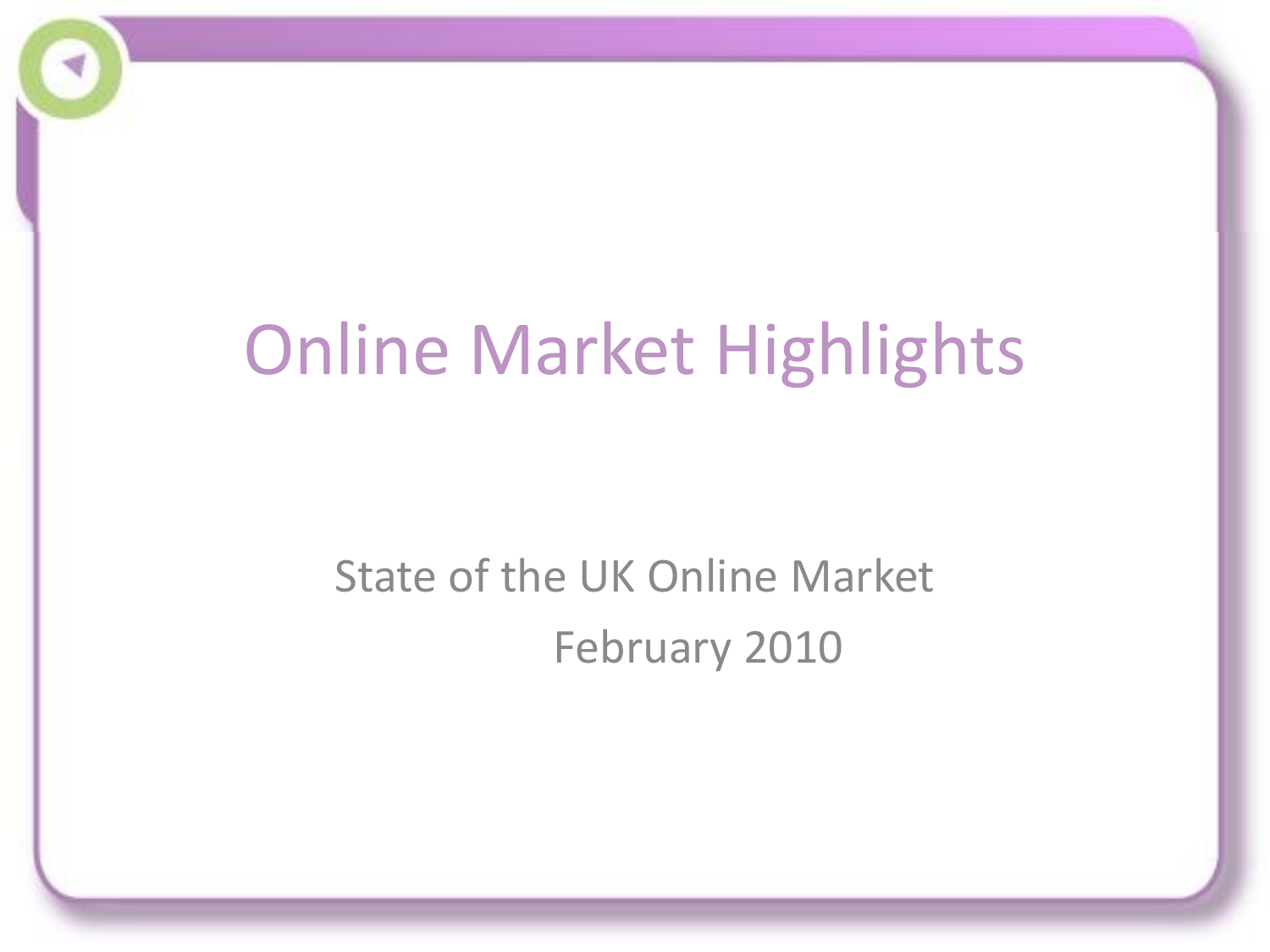### The Stats…Global Online Universe

**Month-on-month % change**

| Global (10 Countries) | 470,098,876                                   |                                                  | $-0.8%$ |  |
|-----------------------|-----------------------------------------------|--------------------------------------------------|---------|--|
| Japan                 | 52,121,708                                    |                                                  |         |  |
| Australia             | 14,790,025                                    |                                                  |         |  |
| *Brazil               | 28,613,541                                    |                                                  |         |  |
| US                    | 201,191,221                                   |                                                  | $-0.9%$ |  |
| Europe (6 countries)  | 173,382,381                                   |                                                  | $-0.8%$ |  |
| *Switzerland          | • This month, 470 million people<br>3,999,050 |                                                  | $-3.3%$ |  |
| Italy                 | 24,133,715                                    | across 10 countries accessed<br>the Internet.    | $-1.2%$ |  |
| Spain                 | 25,102,204                                    |                                                  | $+0.7%$ |  |
| *Germany              | 44,622,188                                    | • 37% of them were in Europe &<br>43% in the US. | $-2.1%$ |  |
| France                | 36,929,016                                    |                                                  | $+0.3%$ |  |
| UK                    | 38,596,208                                    |                                                  | $-0.7%$ |  |

Source: UKOM APS, Feb 10 (Internet Applications Included, Home & Work), \*Home only data

Global & Europe include Home & Work data for UK, France, Spain, Italy, US & Australia; Home only data for Brazil , Switzerland & Germany

1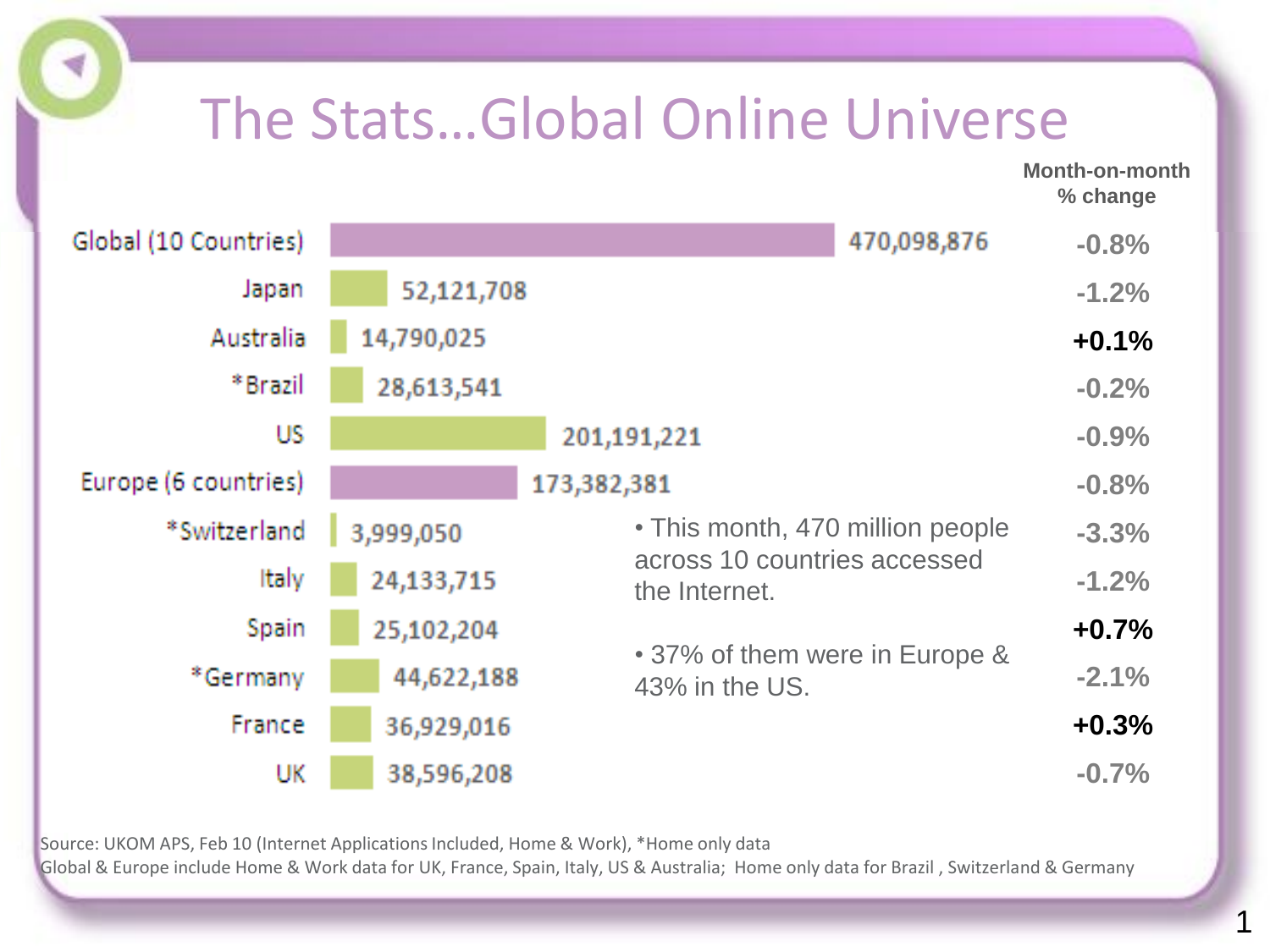#### The Stats…UK Online Universe

**year on year % change**

| Internet Penetration in the UK*<br>77% |                                                                            | $+5%$ pts |
|----------------------------------------|----------------------------------------------------------------------------|-----------|
| 46,388,657                             | Number of people aged 2+ with Internet access<br>(Total Universe Estimate) | $+7%$     |
| 38,596,207                             | Number of people aged 2+ that were active Online<br>(Active Universe)      | $+9%$     |
| 95 Billion                             | Number of web pages viewed@                                                | $+22%$    |
| 2,557                                  | Average number of web page views per person                                | $+12%$    |
| 46                                     | Average number of visits/sessions per person                               | $-1%$     |
| 86                                     | Average number of unique domains visited per person                        | $+3%$     |

@ Pages are counted only when they fully load into the user's browser window. Source: UKOM APS,Feb10 (Internet Applications Included, Home & Work), \*UKOM/NRS establishment survey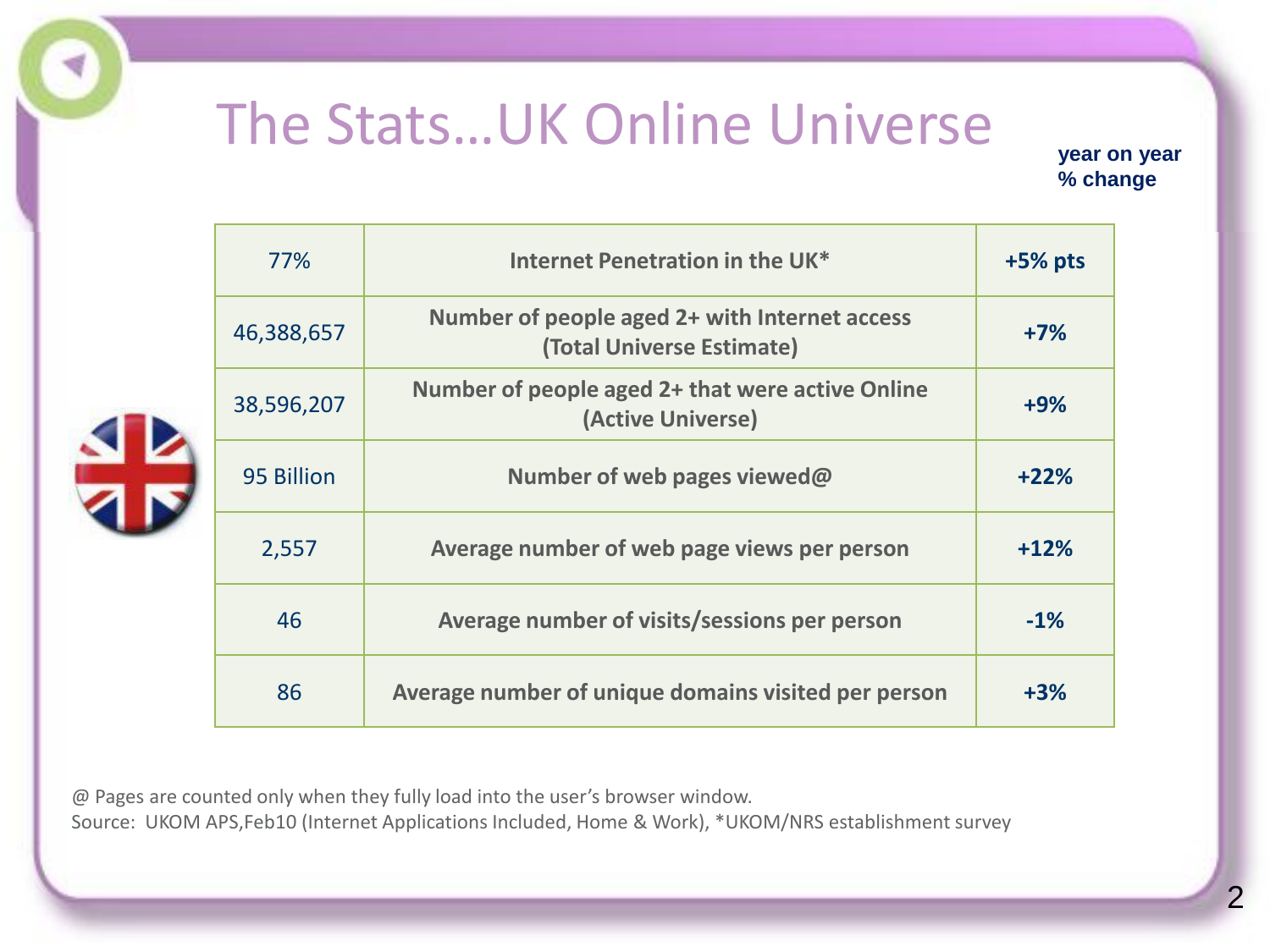### UK Online Universe…Home & Work

|                                                                           | <b>Home &amp; Work</b> | Home       | <b>Work</b> |
|---------------------------------------------------------------------------|------------------------|------------|-------------|
| <b>Active Digital Media Universe</b><br>(Active during the current month) | 38,596,207             | 30,370,589 | 15,493,452  |
| <b>Total Digital Media Universe</b><br>(Have Online Access)               | 46,388,657             | 42,920,661 | 15,816,357  |
| <b>Visits/Sessions Per Person</b>                                         | 46                     | 36         | 44          |
| <b>Domains Visited Per Person</b>                                         | 86                     | 75         | 116         |
| <b>Web Page Views Per Person</b>                                          | 2,557                  | 1,947      | 2,521       |
| <b>Duration of Web Page Viewed</b>                                        | 00:00:53               | 00:00:50   | 00:00:58    |

- Robust UK panel of 65,000 individuals
- UK Active Universe = 38m+ active users this month
- UK Total Online Universe = 46m+ people with Internet access
- Number of Brands reported=6,166; Domains = 7,800; Applications= 91

Source: UKOM APS, Feb 10 (Internet Applications Included)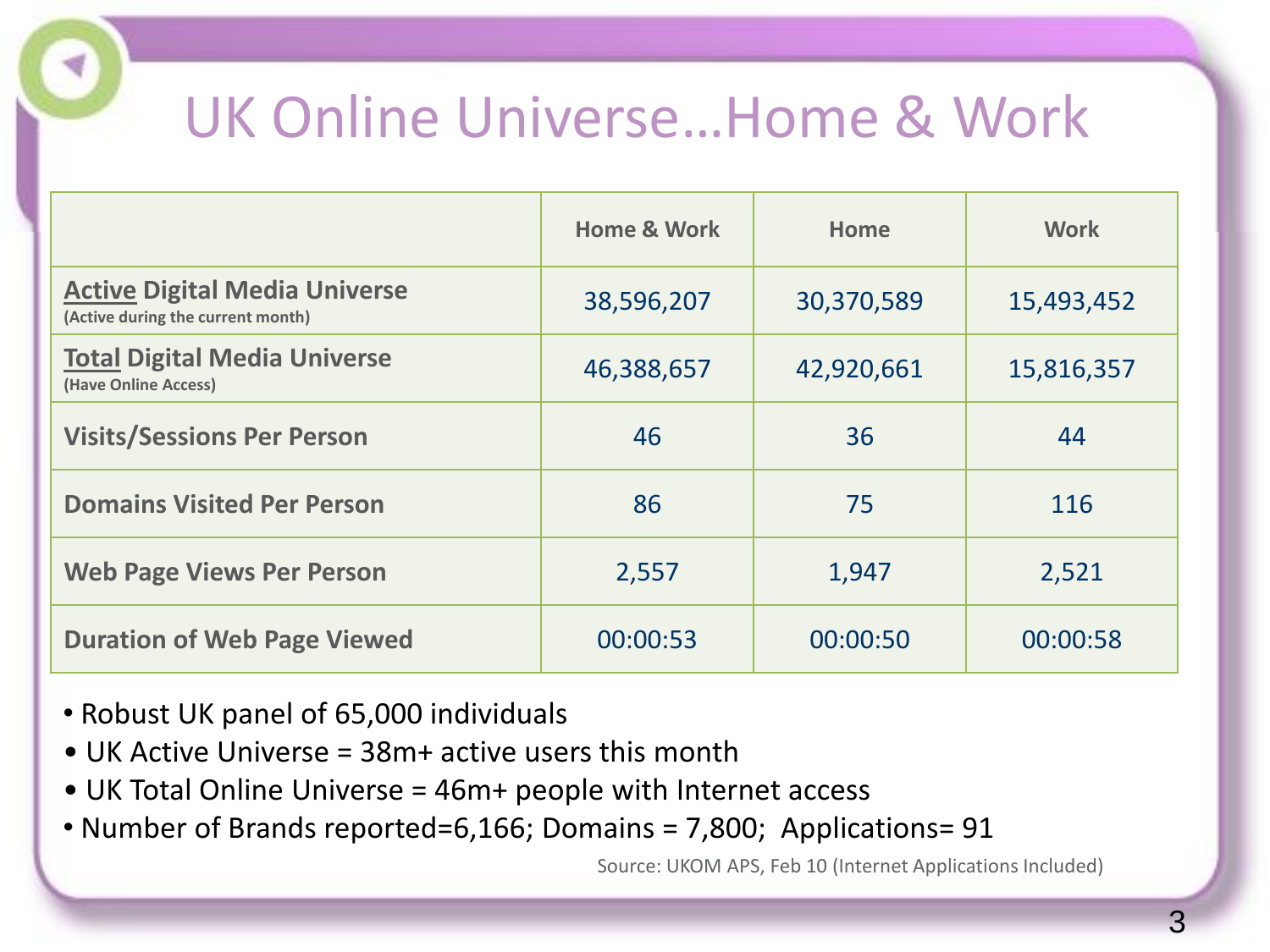#### Online Universe Profile…Gender



| <b>Unique Audience</b> |        |         |  |  |  |
|------------------------|--------|---------|--|--|--|
| (000)<br>$%$ Chg       |        |         |  |  |  |
| <b>Total</b>           | 38,596 | $-0.7%$ |  |  |  |
| <b>Male</b>            | 19,643 | $-0.4%$ |  |  |  |
| Female                 | 18,953 | $-1.0%$ |  |  |  |

•This month, The total internet audience has decreased by -0.7%. The highest decline was observed among the female audience (-1%).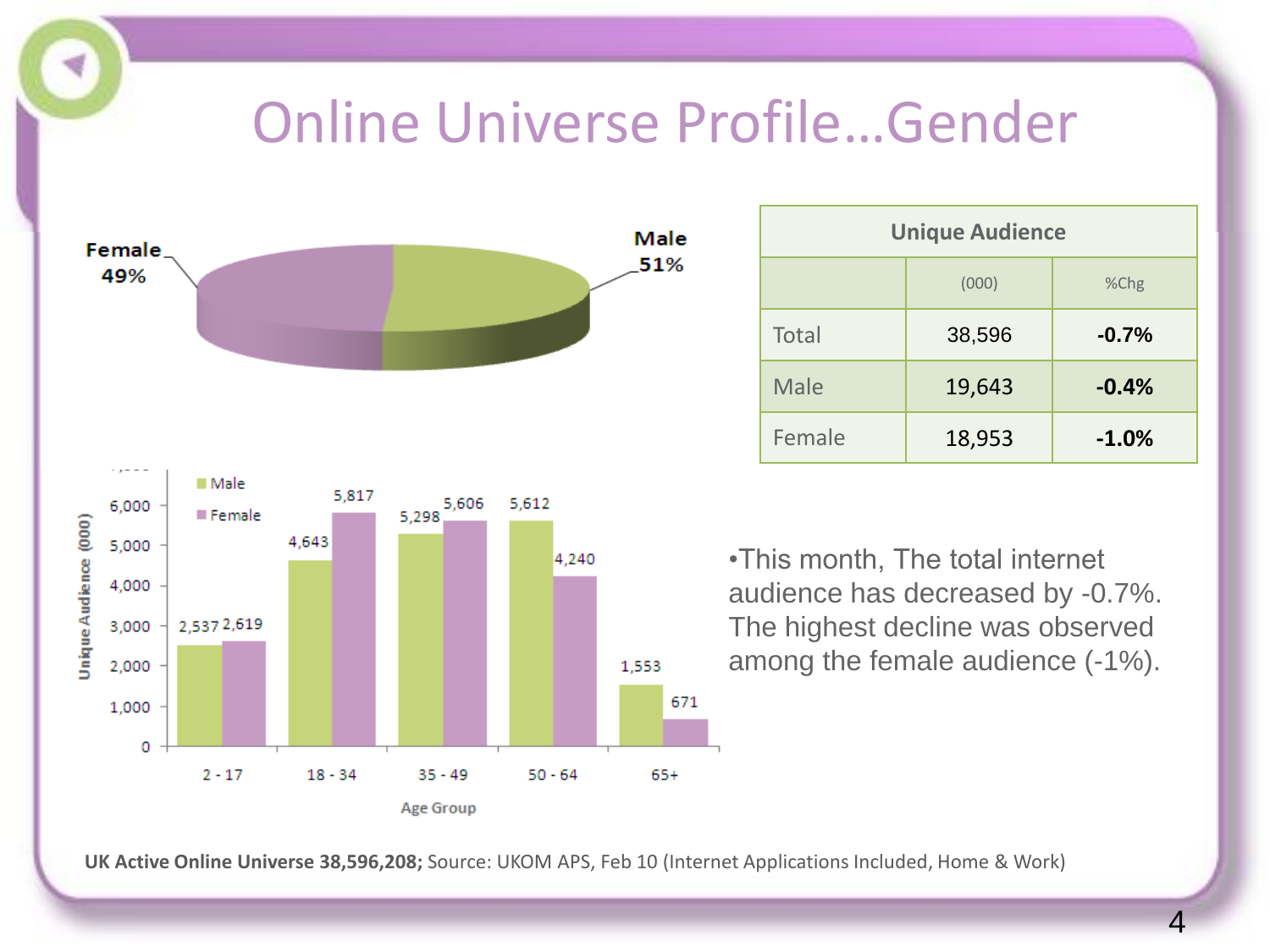### Online Universe Profile…Age

G

• Male (+3.3%) and female (+4.5%) 35 to 49 show the largest % increase and 2 to 17 display the biggest drop in February (-5.9% for male and -6.9% for female)

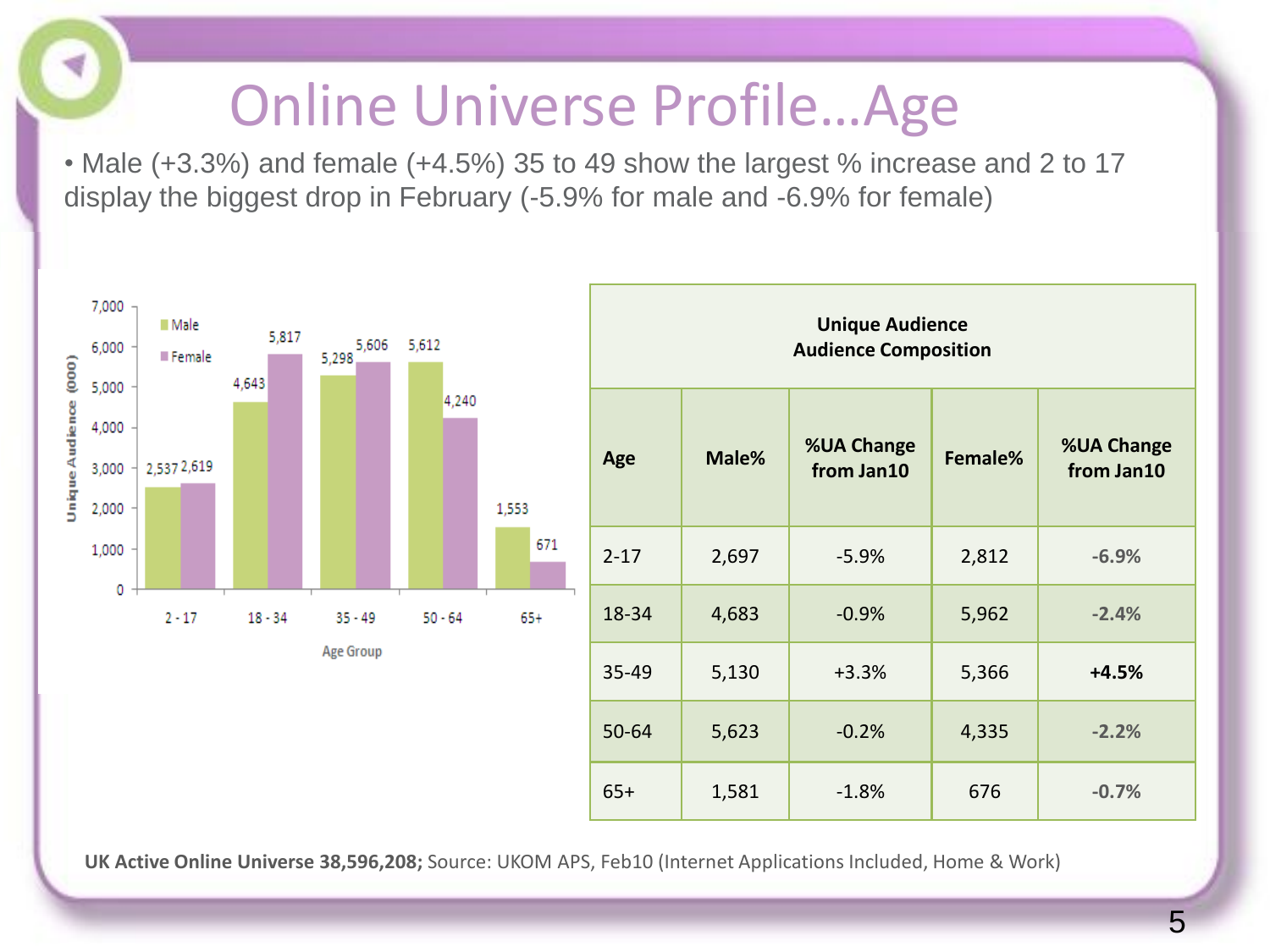## UK Online Landscape…Top 15 Sites

#### **Top 15 Sites by Brand Rank: Unique Audience**

- Out of 95.4 billion pages viewed online this month (7021 sites), 41.8bn were on the Top 15 sites.
- Ask Search Network dipped -12.2% over last month, which is the largest percent drop. Amazon dipped -9.6% and Sky Portal -9%

| <b>Brand</b>                 | <b>Rank</b><br>Feb10    | <b>Unique</b><br>Audience (000) | <b>Rank</b><br>Jan10    | <b>Unique Aud.</b><br>% Change |
|------------------------------|-------------------------|---------------------------------|-------------------------|--------------------------------|
| Google                       | $\mathbf{1}$            | 33,039                          | $\mathbf{1}$            | $-2.1%$                        |
| MSN/WindowsLive/Bing         | $\overline{2}$          | 27,091                          | $\overline{2}$          | $-2.2%$                        |
| <b>Facebook</b>              | 3                       | 23,417                          | 3                       | $-2.2%$                        |
| <b>BBC</b>                   | $\overline{\mathbf{4}}$ | 20,515                          | $\overline{\mathbf{4}}$ | $-9.2%$                        |
| Yahoo!                       | 5                       | 20,468                          | 5                       | $-2.2%$                        |
| <b>Microsoft</b>             | 6                       | 17,406                          | $\boldsymbol{6}$        | $-3.1%$                        |
| eBay                         | $\overline{\mathbf{z}}$ | 16,889                          | $\overline{\mathbf{z}}$ | $-2.3%$                        |
| YouTube                      | 8                       | 16,140                          | 9                       | $-4.4%$                        |
| <b>Amazon</b>                | $\boldsymbol{9}$        | 15,419                          | 8                       | $-9.6%$                        |
| Wikipedia                    | 10                      | 14,272                          | 10                      | $-4.8%$                        |
| <b>Apple</b>                 | 11                      | 10,975                          | 11                      | $-8.0%$                        |
| <b>Ask Search Network</b>    | 12                      | 10,176                          | 12                      | $-12.2%$                       |
| <b>AOL Media Network</b>     | 13                      | 8,816                           | 13                      | $-7.1%$                        |
| <b>Associated Newspapers</b> | 14                      | 8,333                           | 15                      | $-4.7%$                        |
| <b>Sky Portal</b>            | 15                      | 8,284                           | 14                      | $-9.0%$                        |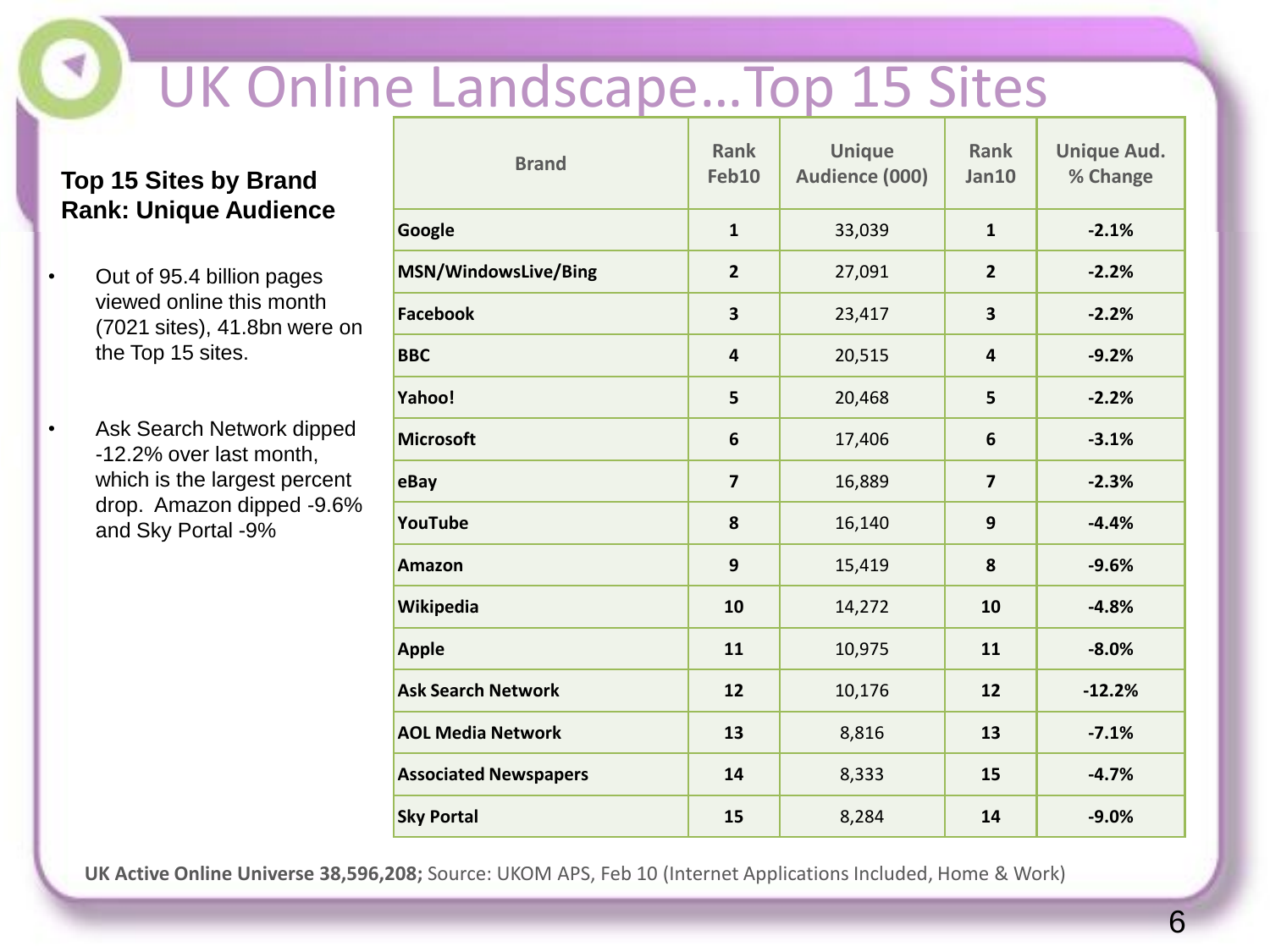#### UK Online Universe…Key Stat

#### **Key Stat: 94.93%**

| <b>Top Sites by UA</b> | <b>Unique Audience</b><br>(000) | <b>Active Reach</b> |
|------------------------|---------------------------------|---------------------|
| Google                 | 33,039                          | 85.6                |
| MSN/WindowsLive/Bing   | 27,091                          | 70.2                |
| <b>Facebook</b>        | 23,417                          | 60.7                |
| <b>BBC</b>             | 20,515                          | 53.2                |
| Yahoo!                 | 20,468                          | 53.0                |
| <b>TOTAL</b>           | 36,638                          | 94.93%              |

Top five websites remain the same this month and reach 94.93% of the UK Online market!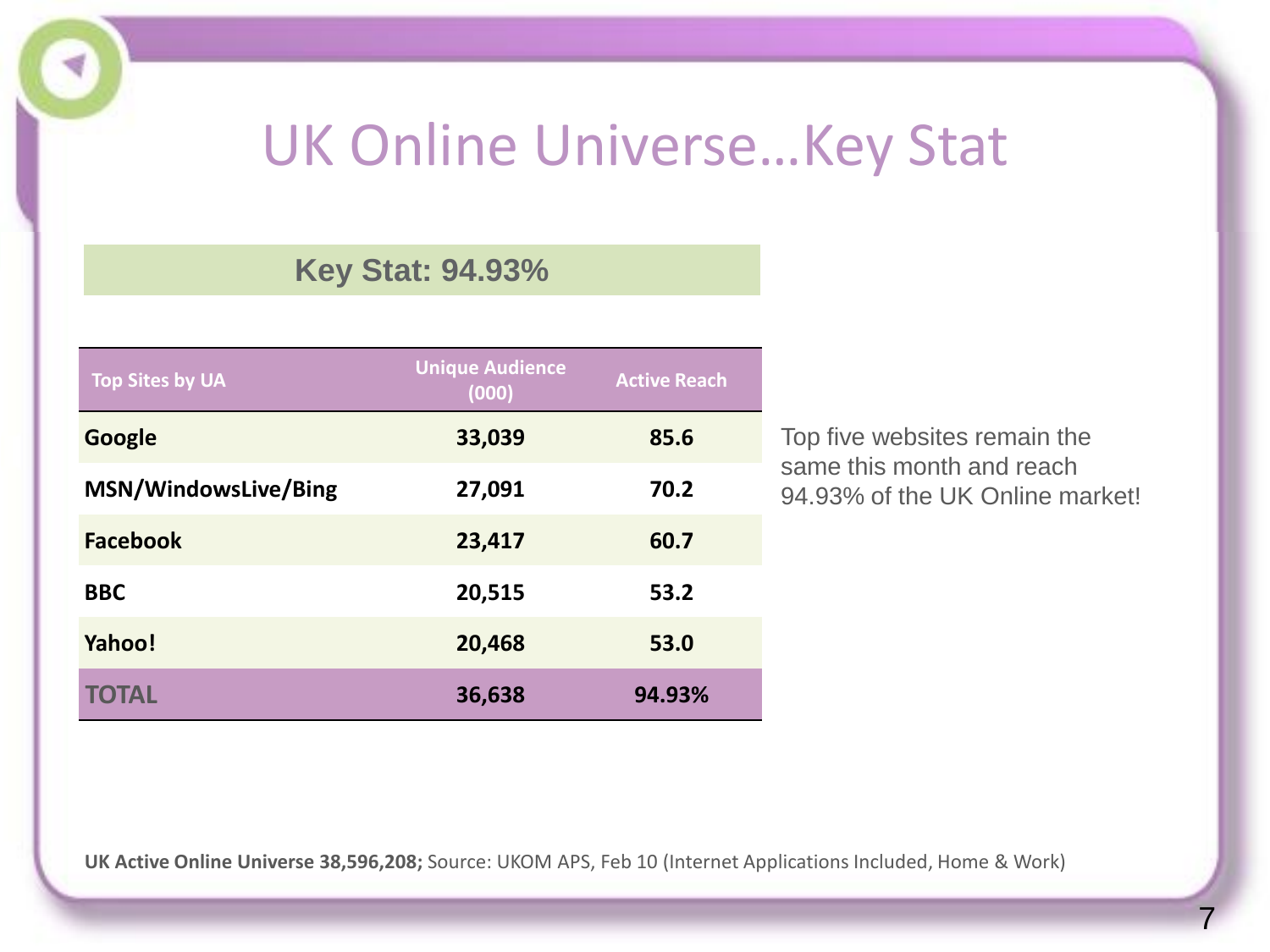#### Top Sectors…Unique Audience

| <b>SubCategory</b>                                                 | <b>Rank Feb</b> | <b>Unique</b><br><b>Audience</b><br>(000)<br>Feb10 | <b>Rank Jan</b> | <b>Unique</b><br><b>Audience</b><br>(000) /<br>Jan10 | <b>Unique</b><br>Aud.<br>% Change<br>(Jan/Feb) |                                                    |
|--------------------------------------------------------------------|-----------------|----------------------------------------------------|-----------------|------------------------------------------------------|------------------------------------------------|----------------------------------------------------|
| <b>Search</b>                                                      | $\mathbf{1}$    | 35,125                                             | $\mathbf{1}$    | 35,853                                               | $-1.2%$                                        |                                                    |
| <b>General Interest Portals &amp;</b><br><b>Communities</b>        | $\overline{2}$  | 33,184                                             | $\overline{2}$  | 33,538                                               | $-0.2%$                                        | $\overline{\mathsf{C}}$<br>$\overline{\mathsf{S}}$ |
| <b>Member Communities</b>                                          | $\overline{3}$  | 28,944                                             | $\overline{3}$  | 29,129                                               | $-1.9%$                                        | T                                                  |
| <b>Software Manufacturers</b>                                      | 4               | 26,977                                             | $\overline{4}$  | 27,387                                               | $-1.0%$                                        | S                                                  |
| E-mail                                                             | 5               | 26,521                                             | 5               | 26,864                                               | $-3.8%$                                        | r<br>$\mathsf N$                                   |
| <b>Mass Merchandiser</b>                                           | 6               | 25,058                                             | $\overline{7}$  | 24,989                                               | $-2.2%$                                        | S(                                                 |
| <b>Current Events &amp; Global News</b>                            | $\overline{7}$  | 24,815                                             | 6               | 27,345                                               | $-3.4%$                                        |                                                    |
| <b>Internet Tools/Web Services</b>                                 | 8               | 24,793                                             | 8               | 24,799                                               | $-3.8%$                                        |                                                    |
| <b>Videos/Movies</b>                                               | 9               | 24,118                                             | $\overline{9}$  | 24,148                                               | $-3.3%$                                        |                                                    |
| <b>Multi-category Entertainment</b>                                | 10              | 23,152                                             | 10              | 23,674                                               | $-3.9%$                                        |                                                    |
| <b>Full Service Commercial Banks &amp;</b><br><b>Credit Unions</b> | 11              | 21,732                                             | 13              | 21,051                                               | $+1.4%$                                        |                                                    |
| <b>Research Tools</b>                                              | 12              | 20,208                                             | 12              | 19,718                                               | $-1.8%$                                        |                                                    |
| <b>Maps/Travel Info</b>                                            | 13              | 20,117                                             | 14              | 21,066                                               | $-0.9%$                                        |                                                    |
| <b>Broadcast Media</b>                                             | 14              | 19,941                                             | 11              | 19,373                                               | $-10.3%$                                       |                                                    |
| <b>Instant Messaging</b>                                           | 15              | 19,819                                             | 16              | 16,294                                               | $-2.0%$                                        |                                                    |

ď

**KOM APS Subcategories:**

he Government ubcategory has been eplaced by Instant Messaging in the top ectors this month.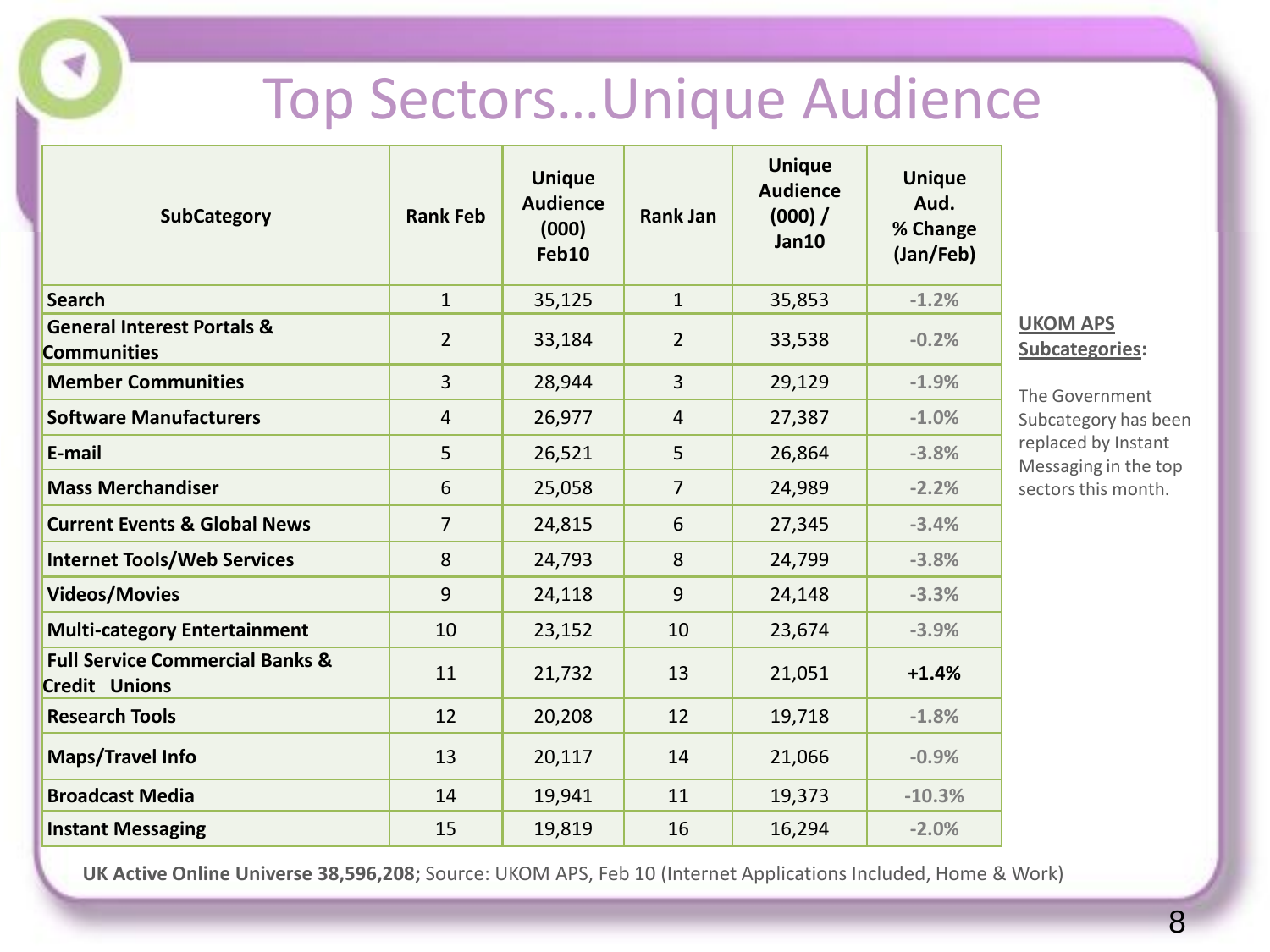### Top Sectors…Time Spent Online

#### Time per Person (hh:mm:ss) Feb 10

| 1.Member Communities (1)                       |         |
|------------------------------------------------|---------|
| 2.Online Games (2)                             |         |
| 3.E-mail (3)                                   | 2:13:00 |
| $4$ .Adult $(4)$                               | 2:00:20 |
| 5.Classifieds/Auctions (6)                     | 1:59:05 |
| 6. Instant Messaging (5)                       | 1:54:16 |
| 7.Gambling/Sweepstakes (7)                     | 1:15:51 |
| 8. Personals (8)                               | 1:05:55 |
| 9. General Interest Portals & Communities (11) | 1:00:01 |
| 10.Genealogy (9)                               | 0:55:42 |
| 11.Search (10)                                 | 0:55:41 |
| 12.Software Manufacturers (17)                 | 0:51:36 |
| $13.$ Sports $(12)$                            | 0:50:22 |
| 14. Universities (18)                          | 0:50:21 |
| 15. Videos/Movies (16)                         | 0:49:37 |

#### 5:50:56

#### **UKOM APS Subcategories:**

 $3:12:34$ 

•Mass Merchandisers, Current Events and Global News, and Multi category Entertainment exit the top 15 list, replaced by Software Manufacturers, Universities and Videos/Movies.

•Member Communities sites continue to dominate. This sub category reaches 74.47% of the UK active universe.

*Note: Previous month ranking in between brackets*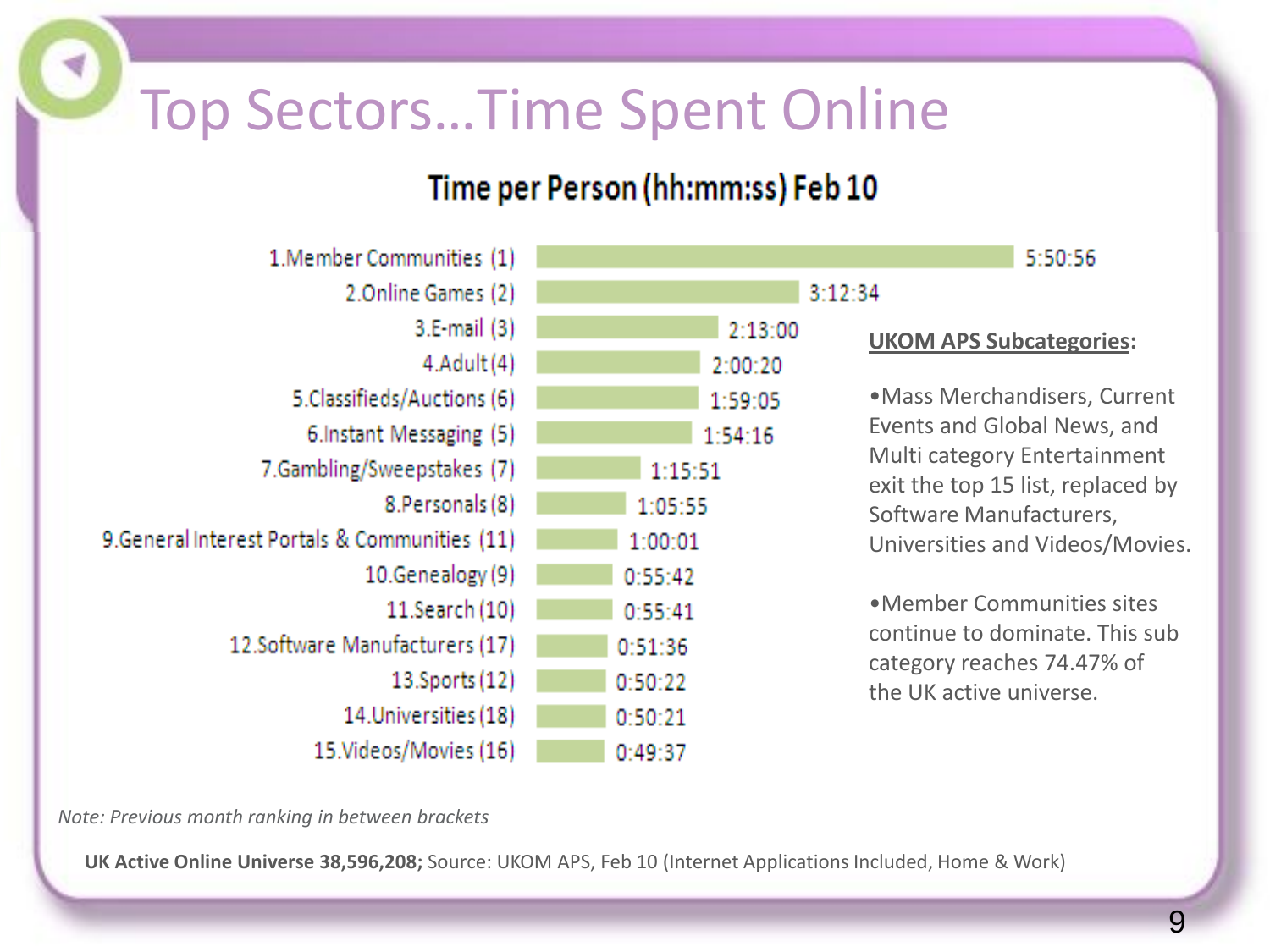### Stickiness…Categories



#### **Visits per Person**

**UK Active Online Universe 38,596,208;** Source: UKOM APS, Feb 10 (Internet Applications Included, Home & Work)

**UKOM APS Categories:**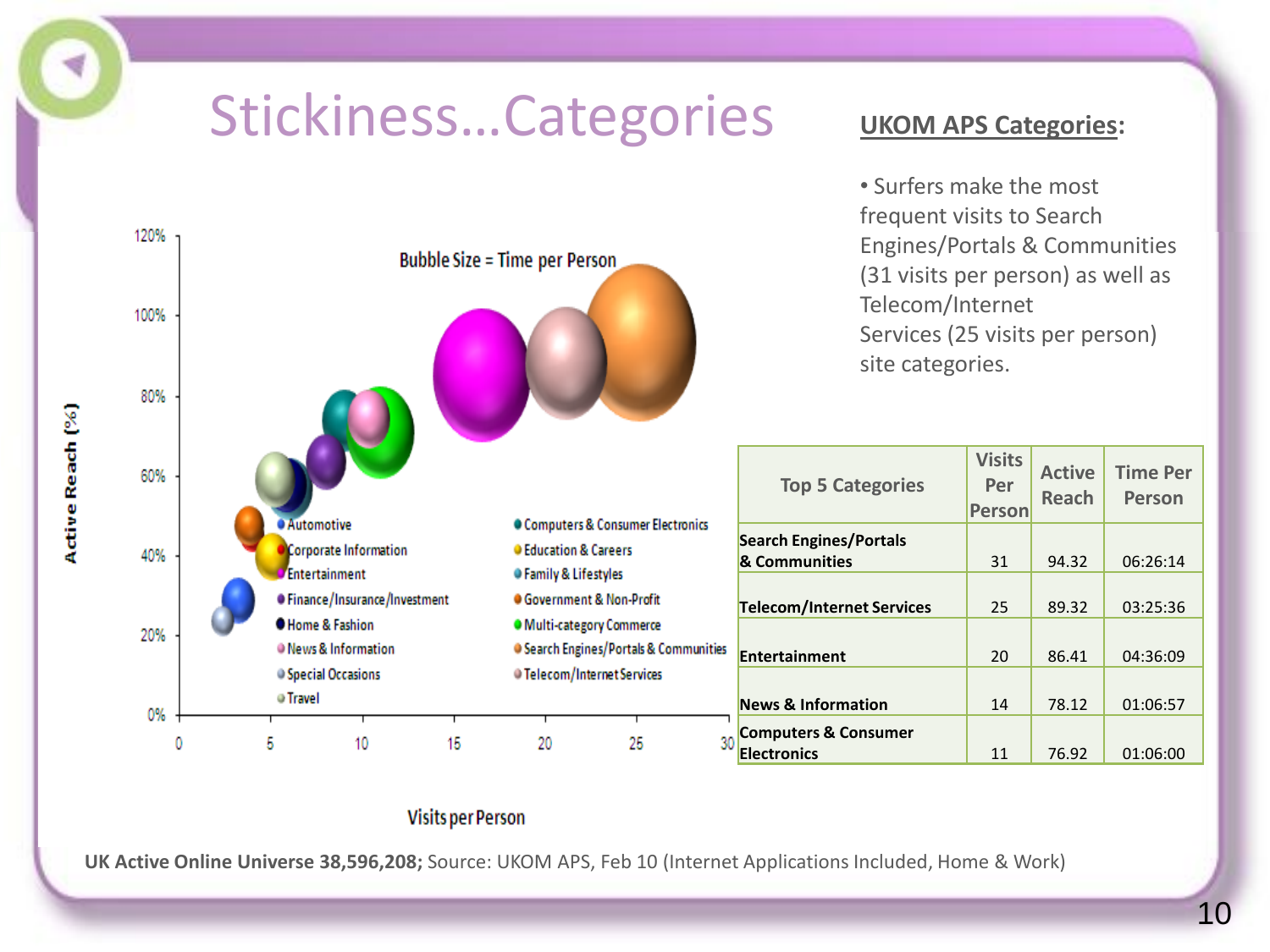### Stickiness…Search Category



#### **Search Category:**

• Google Search is still the stickiest Search Brand with an active reach of 82%, followed by Google Image Search (28%), and Yahoo! Search (19%.)

| Top 5<br><b>Brands/Channels</b> | <b>Visits Per Person</b> | <b>Active</b><br>Reach | <b>Time Per</b><br><b>Person</b> |
|---------------------------------|--------------------------|------------------------|----------------------------------|
| <b>Google Search</b>            | 20                       | 81.53                  | 00:42:13                         |
| <b>Google Image Search</b>      | 4                        | 27.96                  | 00:16:09                         |
| <b>Yahoo! Search</b>            | 7                        | 18.79                  | 00:09:57                         |
| <b>Bing Web</b>                 | 5                        | 18.26                  | 00:06:05                         |
| Ask.com                         | 3                        | 17.77                  | 00:03:38                         |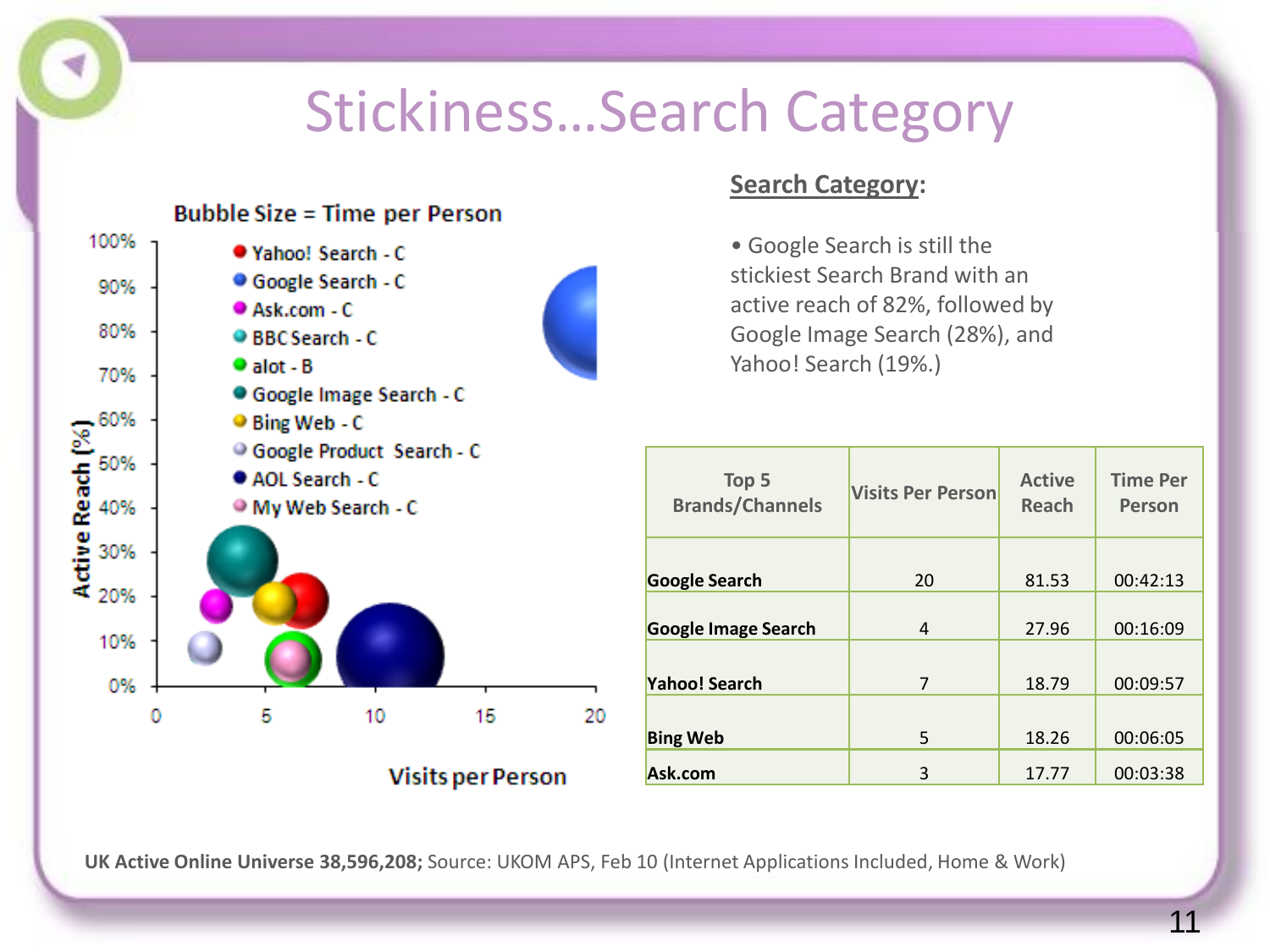### Top Applications

| <b>Top Applications by</b><br><b>Unique Audience</b> | <b>Unique</b><br>Audience (000) | <b>Active Reach</b> |
|------------------------------------------------------|---------------------------------|---------------------|
| <b>Windows Live Messenger (App)</b>                  | 14,003                          | 36%                 |
| <b>Windows Media Player (App)</b>                    | 13,023                          | 34%                 |
| <b>iTunes (App)</b>                                  | 7,140                           | 19%                 |
| <b>RealPlayer (App)</b>                              | 5,536                           | 14%                 |
| <b>Skype (App)</b>                                   | 3,772                           | 10%                 |
| <b>Apple QuickTime (App)</b>                         | 3,528                           | 9%                  |
| <b>Google Earth (App)</b>                            | 2,338                           | 6%                  |
| <b>Yahoo! Messenger (App)</b>                        | 1,918                           | 5%                  |
| LimeWire (App)                                       | 1,551                           | 4%                  |
| Picasa (App)                                         | 1,457                           | 4%                  |

Windows Live Messenger remains the top application reaching 36% of the active UK universe followed by Windows Media Player (34%).

World of Warcraft is the number 1 application by average time spent per person on applications followed by Pacific Poker and VNC Viewer.

| <b>Top Applications by</b><br><b>Time Spent*</b> | <b>Unique</b><br><b>Audience</b><br>(000) | <b>Time per</b><br>Person<br>(hh:mm:ss) |
|--------------------------------------------------|-------------------------------------------|-----------------------------------------|
| <b>World of Warcraft (App)</b>                   | 154                                       | 31:21:00                                |
| Pacific Poker (App)                              | 120                                       | 6:28:28                                 |
| <b>VNC Viewer (App)</b>                          | 252                                       | 4:45:51                                 |
| Turbo Lister (App)                               | 131                                       | 4:35:38                                 |
| <b>MSN Zone (App)</b>                            | 202                                       | 3:04:03                                 |
| SopCast (App)                                    | 116                                       | 2:32:21                                 |
| VLC media player (App)                           | 1,189                                     | 1:49:31                                 |
| <b>Windows Live Messenger (App)</b>              | 14,003                                    | 1:44:32                                 |
| Yahoo! Messenger (App)                           | 1,918                                     | 1:30:12                                 |
| iTunes (App)                                     | 7,140                                     | 1:28:28                                 |

\*With over 100,000 Unique Audience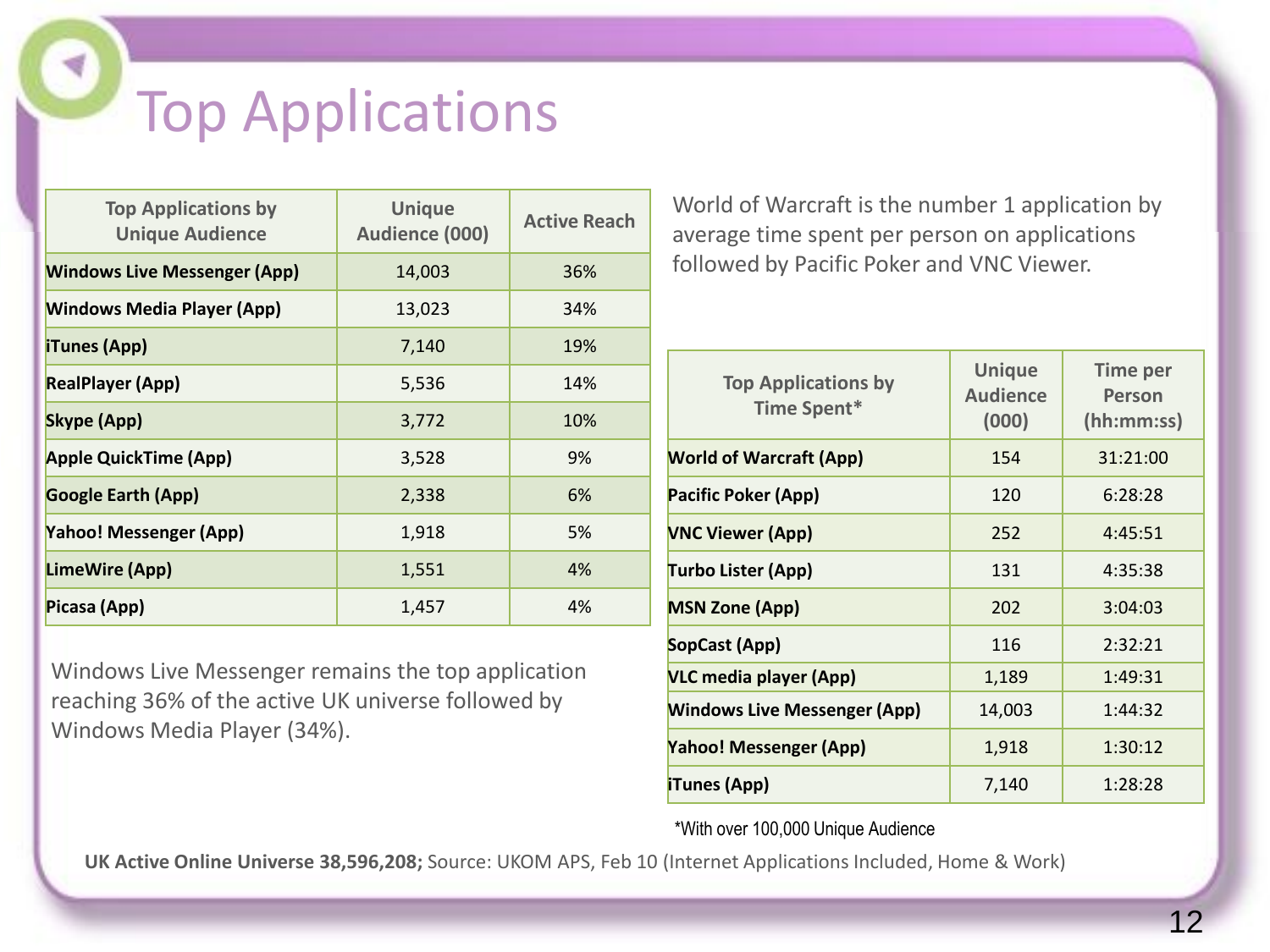### Top Sites…E-Commerce Category

#### **Top Sites by UA Rank: Unique Audience**

This month Ebay is number one in the E-Commerce category reaching 44% (17.3M) of the active UK universe.

The biggest % drop comes from play.com (+13%) in the Top E-Commerce sites this month.

There is a general drop in Unique audience in the Ecommerce category this month.

| <b>Brand</b>               | <b>Rank</b><br><b>Feb</b> | <b>Unique</b><br><b>Audience</b><br>(000) | <b>Rank</b><br>Jan | <b>Unique</b><br>Aud.<br>% Change |
|----------------------------|---------------------------|-------------------------------------------|--------------------|-----------------------------------|
| $e$ Bay – B                | $\mathbf{1}$              | 16,889                                    | $\mathbf{1}$       | $-2.3%$                           |
| $A$ mazon – B              | $\overline{2}$            | 15,419                                    | $\overline{2}$     | $-9.6%$                           |
| $Tesco - B$                | 3                         | 7,939                                     | 3                  | $-6.8%$                           |
| $Argos - B$                | $\overline{4}$            | 6,735                                     | $\overline{4}$     | $-17.1%$                          |
| $Play.com - B$             | 5                         | 4,478                                     | 5                  | $-13.0%$                          |
| Marks & Spencer $- B$      | 6                         | 3,984                                     | 6                  | $-6.7%$                           |
| $ASDA - B$                 | 7                         | 3,762                                     | 7                  | $-8.5%$                           |
| MoneySupermarket.com $- B$ | 8                         | 3,296                                     | 10                 | $-6.0%$                           |
| John Lewis - B             | 9                         | 2,938                                     | 9                  | $-22.2%$                          |
| Gumtree.com - B            | 10                        | 2,925                                     | 11                 | $-6.0%$                           |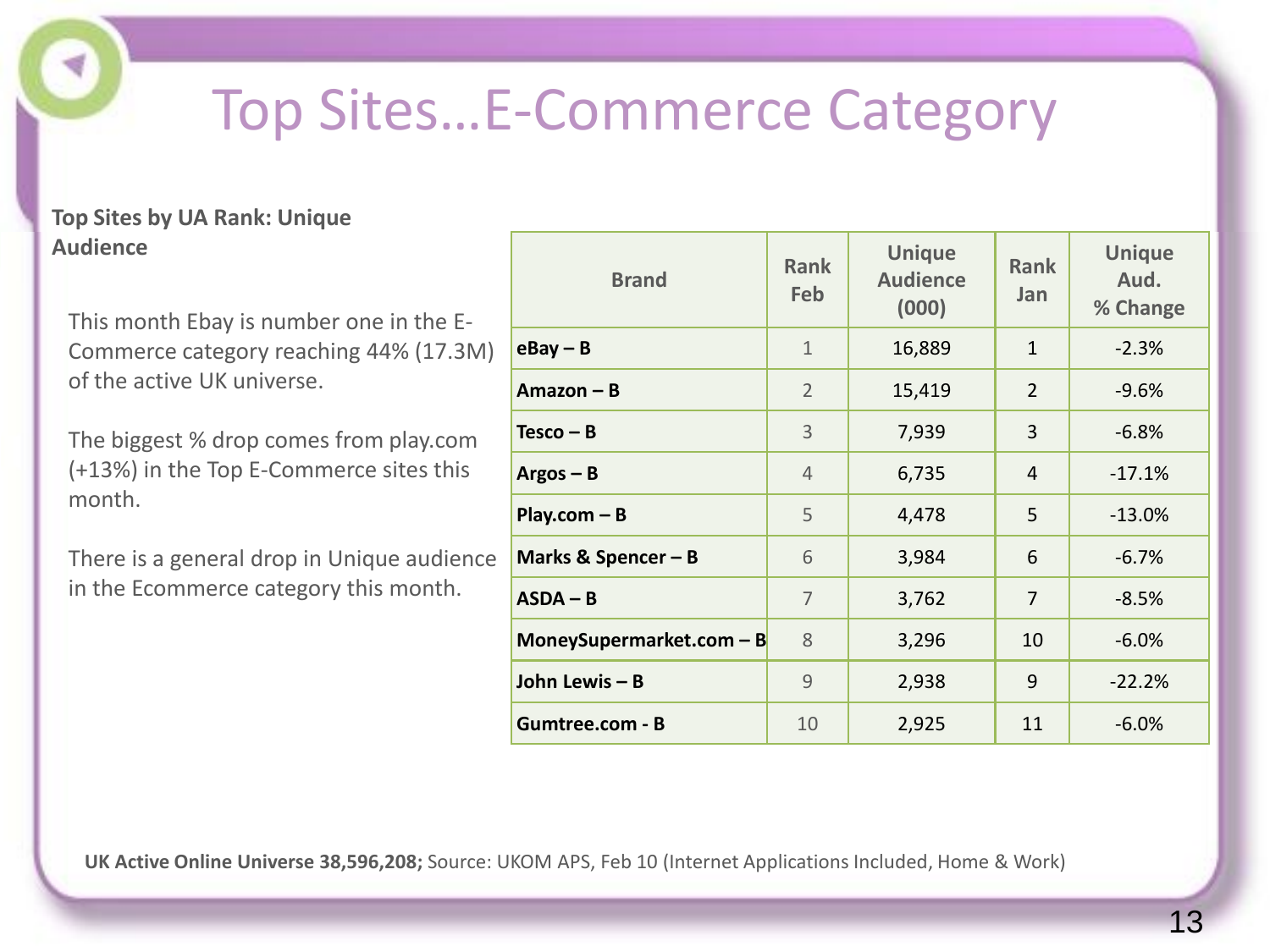#### Line Speed…Pages & Time per Person

1,058

Unknown



1,100

 $>128<sub>kb</sub>$ 

128kb -

512Kb

 $512Kb -$ 

 $2Mb$ 

#### **ACTIVE UNIVERSE**

- 82% of @Home UK Internet Users access the Internet with a connection speed between 512kb & 8Mb (29% 512kb-2Mb & 53% 2Mb-8Mb)
- 10% have a connection of 8Mb+



#### **Time per Person**

Source: NetSpeed Report UK Feb 10 (Internet Applications Included, Home only)

 $8Mb +$ 

 $2Mb -$ 

8Mb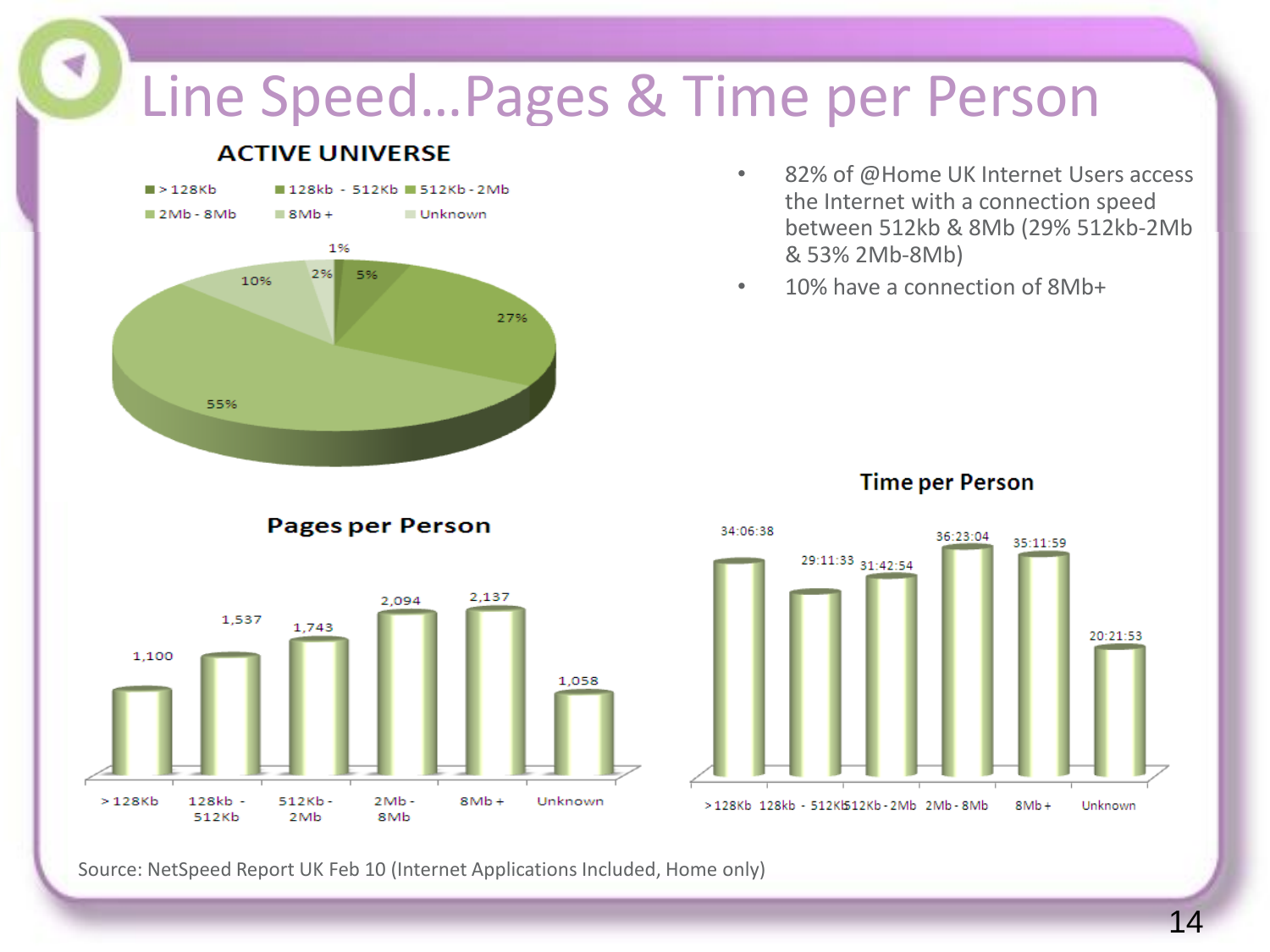### Line Speed…Age & Gender Breakdown



• Men & Women are mostly using the same connection speeds

Source: NetSpeed Report UK Feb 10 (Internet Applications Included, Home only)

∢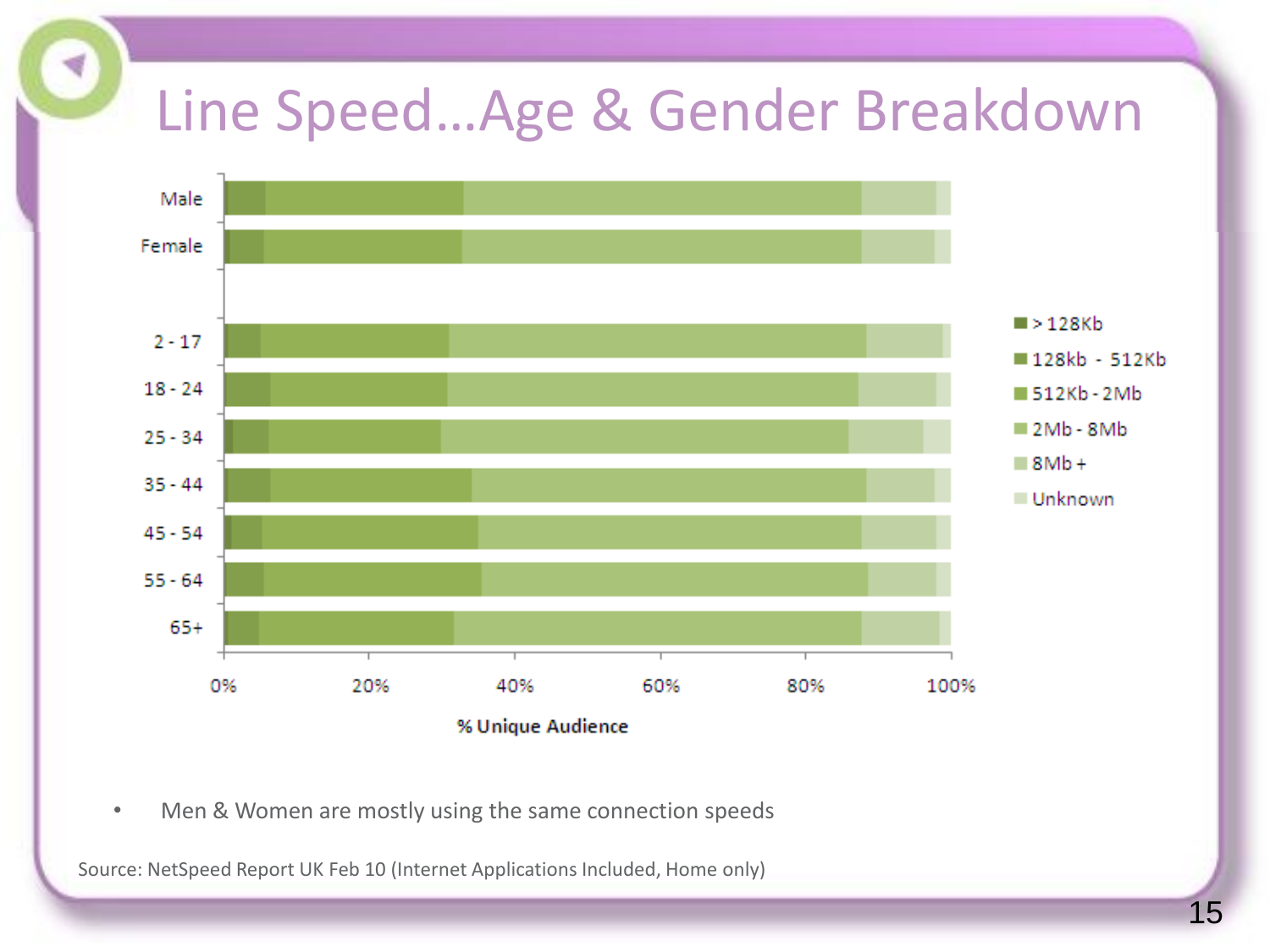### About UKOM APS

UKOM APS is the Internet audience measurement tool that provides granular detail about the online usage of people aged 2+ from home & work locations.

UKOM APS offers comprehensive insight into the world of the online consumer with analysis of behavior, trends and detailed demographics. UKOM APS gives you a comprehensive perspective of your site, your audience, and your competitor. Combining more than 50 years of best practices in audience measurement research with advanced tracking technology, UKOM APS provides the most accurate and reliable online user reports available to Internet advertisers, agencies, marketers and publishers. UKOM APS delivers the most in depth and reliable site measurement information possible.

For more detail on our methodology, or other questions, please contact your Nielsen Online Account Manager.

#### **The Nielsen Company**

Phone: 020 7014 0590 Sales: [salesUK@nielsen.com](mailto:salesUK@nielsen.com) Client Services: [clientserviceUK@nielsen.com](mailto:clientserviceUK@netratings.com)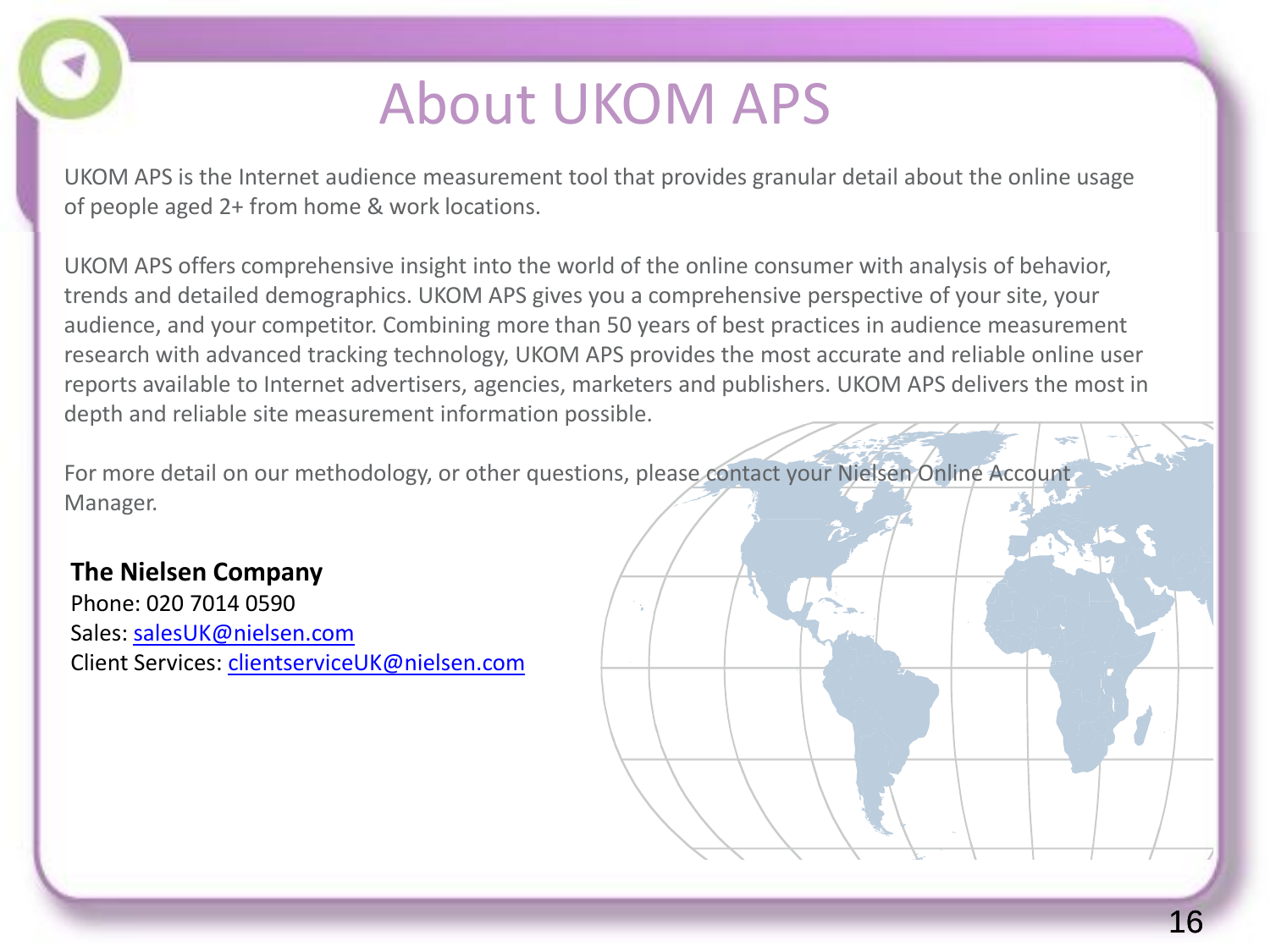# **Other Nielsen Online data**





Confidential & Proprietary March 18, 2010 17 Confidential & Proprietary<br>Copyright © 2010 The Nielsen Company 17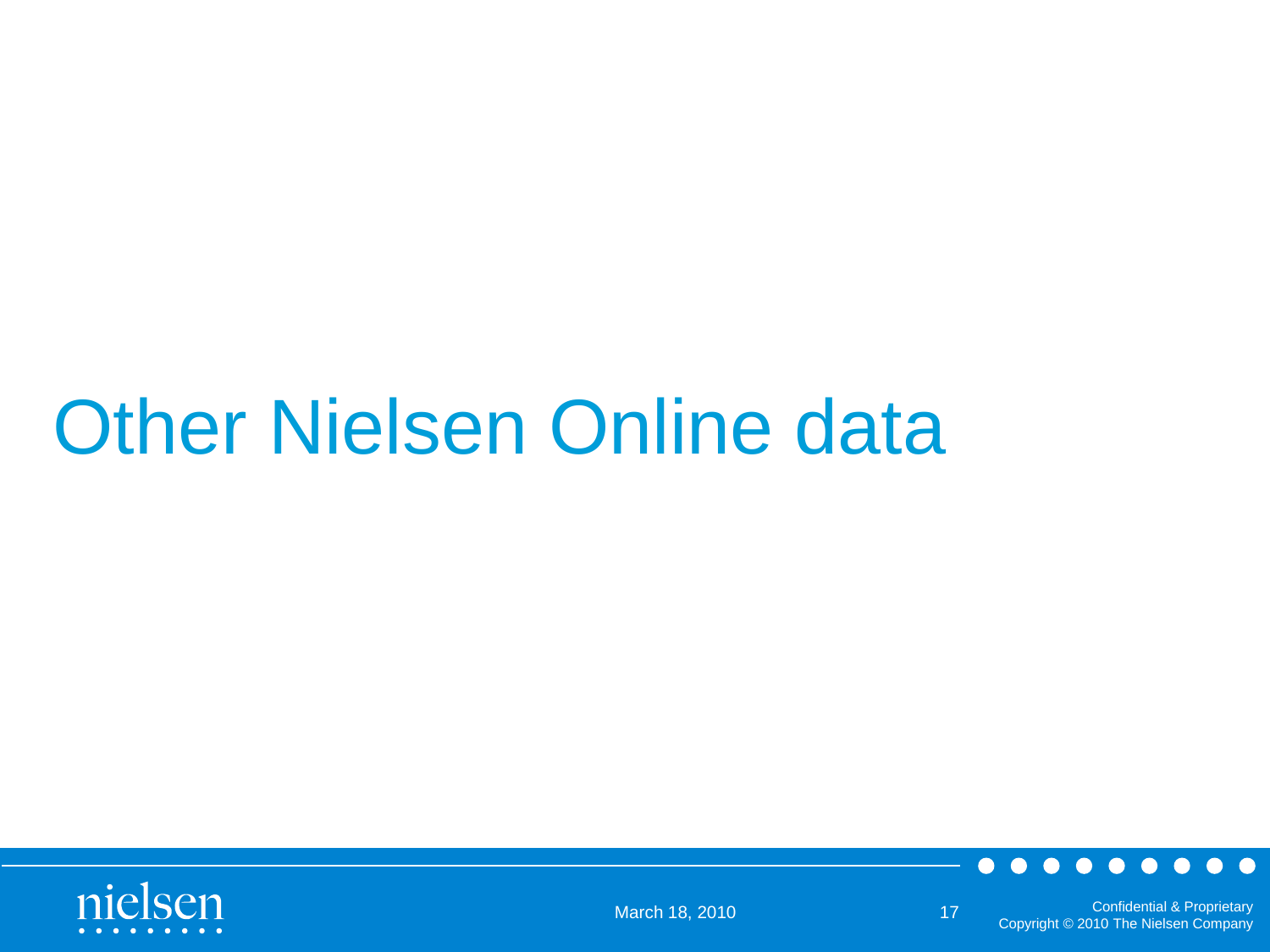#### My BuzzMetrics Example report



My Buzzmetrics shows Tiger Woods' apology for his marital indiscretions did not generate as much buzz from UK Internet audiences as President Obama's inauguration or Michael Jackson's funeral.

Source: MyBuzzMetrics Report UK



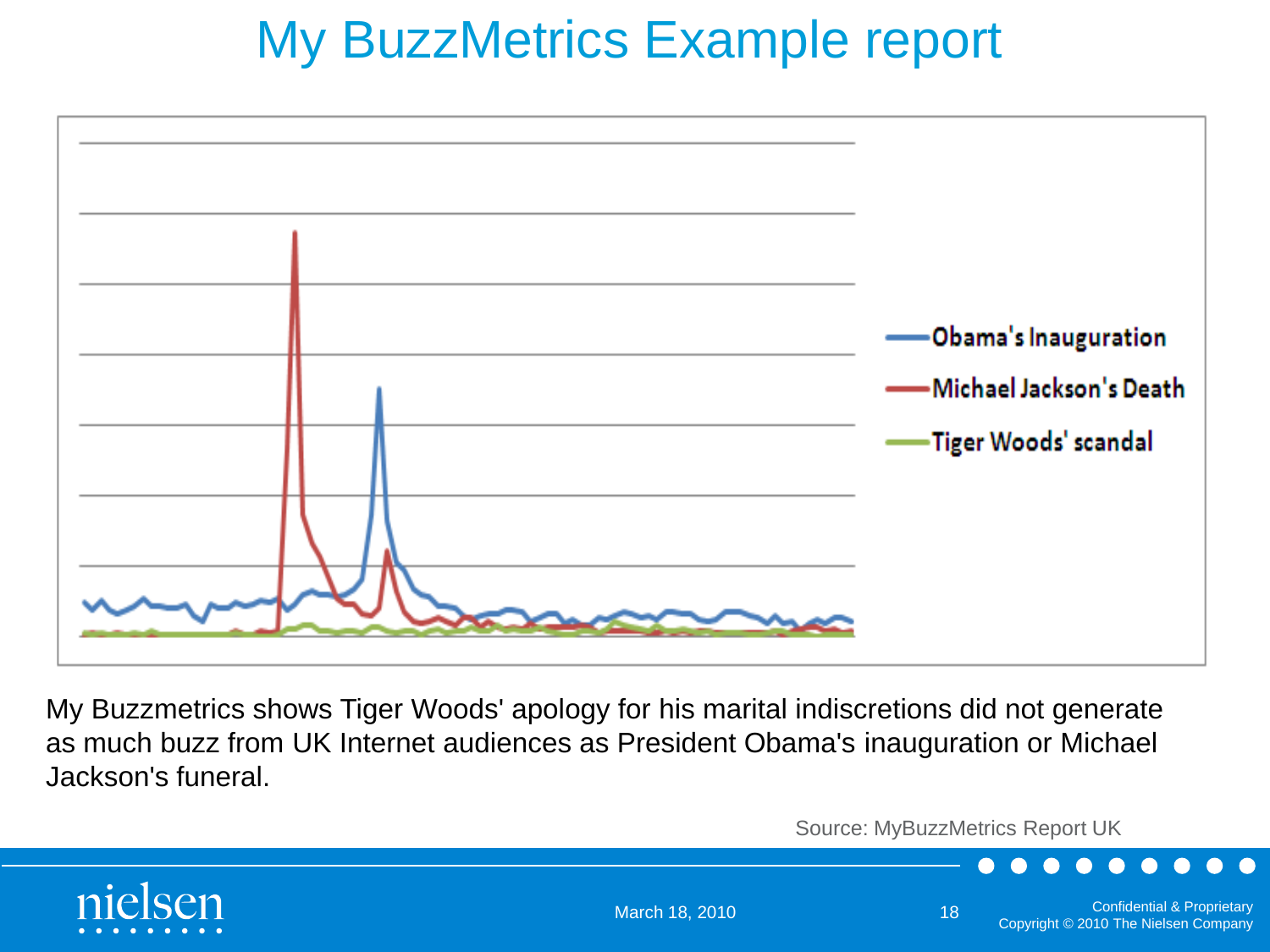### Mobile Internet: Top Search Sites

| <b>Brand or Channel</b>        | <b>Unique</b><br><b>Audience</b><br>(000) | <b>Active</b><br><b>Reach</b><br>(%) | <b>Mobile</b><br><b>Subscriber</b><br><b>Penetration</b> | <b>Rank by</b><br><b>Unique</b><br><b>Audience</b> | Average<br><b>Visits</b><br><b>Per Person Per</b> | Average<br><b>Time Per</b><br>Visit(min) |
|--------------------------------|-------------------------------------------|--------------------------------------|----------------------------------------------------------|----------------------------------------------------|---------------------------------------------------|------------------------------------------|
| <b>Google Search</b>           | 5,780                                     | 48.9                                 | 11.89                                                    | 1                                                  | 11.9                                              |                                          |
| <b>Yahoo! Search</b>           | 642                                       | 5.4                                  | 1.32                                                     | 2                                                  | 9.6                                               |                                          |
| wikipedia                      | 394                                       | 3.3                                  | 0.81                                                     | 3                                                  | 5.6                                               | 6                                        |
| <b>BBC Search</b>              | 363                                       | 3.1                                  | 0.75                                                     | 4                                                  | 7.0                                               | 8                                        |
| <b>MSN-Windows Live Search</b> | 290                                       | 2.5                                  | 0.60                                                     | 5                                                  | 7.8                                               | 9                                        |
| Ask.com <sup>*</sup>           | 285                                       | 2.4                                  | 0.59                                                     | 6                                                  | 8.5                                               | 8                                        |
| <b>Orange Search</b>           | 280                                       | 2.4                                  | 0.58                                                     | 7                                                  | 4.0                                               | 5                                        |
| My Web Search*                 | 187                                       | 1.6                                  | 0.39                                                     | 8                                                  | 9.0                                               | 6                                        |
| Yell.com**                     | 133                                       | 1.1                                  | 0.27                                                     | 9                                                  | 2.0                                               |                                          |
| AOL Search**                   | 119                                       | 1.0                                  | 0.24                                                     | 10                                                 | 3.8                                               | 8                                        |
| Go2 Search**                   | 107                                       | 0.9                                  | 0.22                                                     | 11                                                 | 2.2                                               | 12                                       |
| Tiscali Search**               | 78                                        | 0.7                                  | 0.16                                                     | 12                                                 | 2.7                                               | 5                                        |
| AltaVista Search**             | 68                                        | 0.6                                  | 0.14                                                     | 13                                                 | 1.2                                               | 2                                        |

\*These categories do not meet minimum sample size standards. Projected and average measures for these sites may exhibit large changes month-tomonth as a result.

\*\*These categories have insufficient sample sizes for reliable projection of audience size.

**Top UK Search sites,Q4 2009**

Source: Mobile Media View UK; Report: Standard Metrics (IM Applications Excluded) Brand Period: Qtr 4, 2009 Operator: All Operators



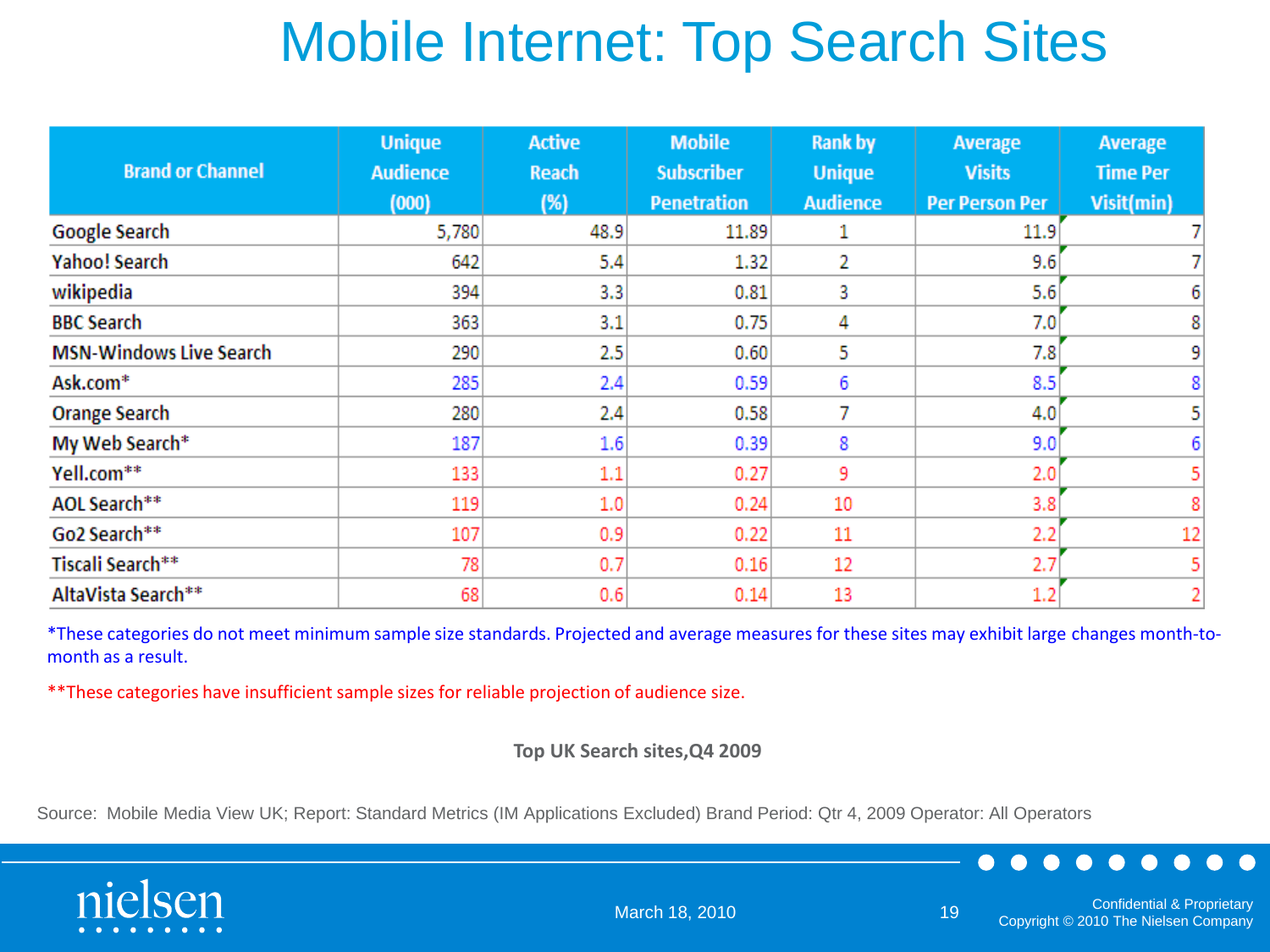#### AdRelevance Statistics: Top Advertisers by Ad **Impressions**

| <b>Advertiser</b>              | Ad impressions (000) | Ad spends (000GBP) |
|--------------------------------|----------------------|--------------------|
| Virgin - Virgin Media          | 212,121              | 2,161              |
| O <sub>2</sub> / Viag Interkom | 184,588              | 2,515              |
| DirectGov                      | 167,522              | 2,399              |
| BSkyB - Sky.com                | 149,198              | 2,109              |
| <b>HSBC Group - HSBC</b>       | 115,163              | 1,095              |
| <b>RAC</b>                     | 76,951               | 730                |
| Hutchison / Three / 3 / 3G     | 76,443               | 951                |
| CreditExpert                   | 75,257               | 1,146              |
| <b>BT - British Telecom</b>    | 75,062               | 1,052              |
| BlackBerry                     | 74,484               | 1,090              |
| American Express               | 72,805               | 985                |
| <b>British Gas</b>             | 67,182               | 1,256              |
| Javari                         | 59,288               | 178                |
| <b>Totally Money</b>           | 59,071               | 1,034              |
| <b>Octopus Travel</b>          | 57,946               | 695                |
| <b>Thomas Cook</b>             | 53,727               | 874                |
| Ultralase                      | 52,476               | 869                |
| Tesco                          | 52,405               | 694                |
| Virgin - Virgin Mobile         | 49,029               | 476                |

Source: AdRelevance UK: Ad Spend and Impressions Statistics,Feb10

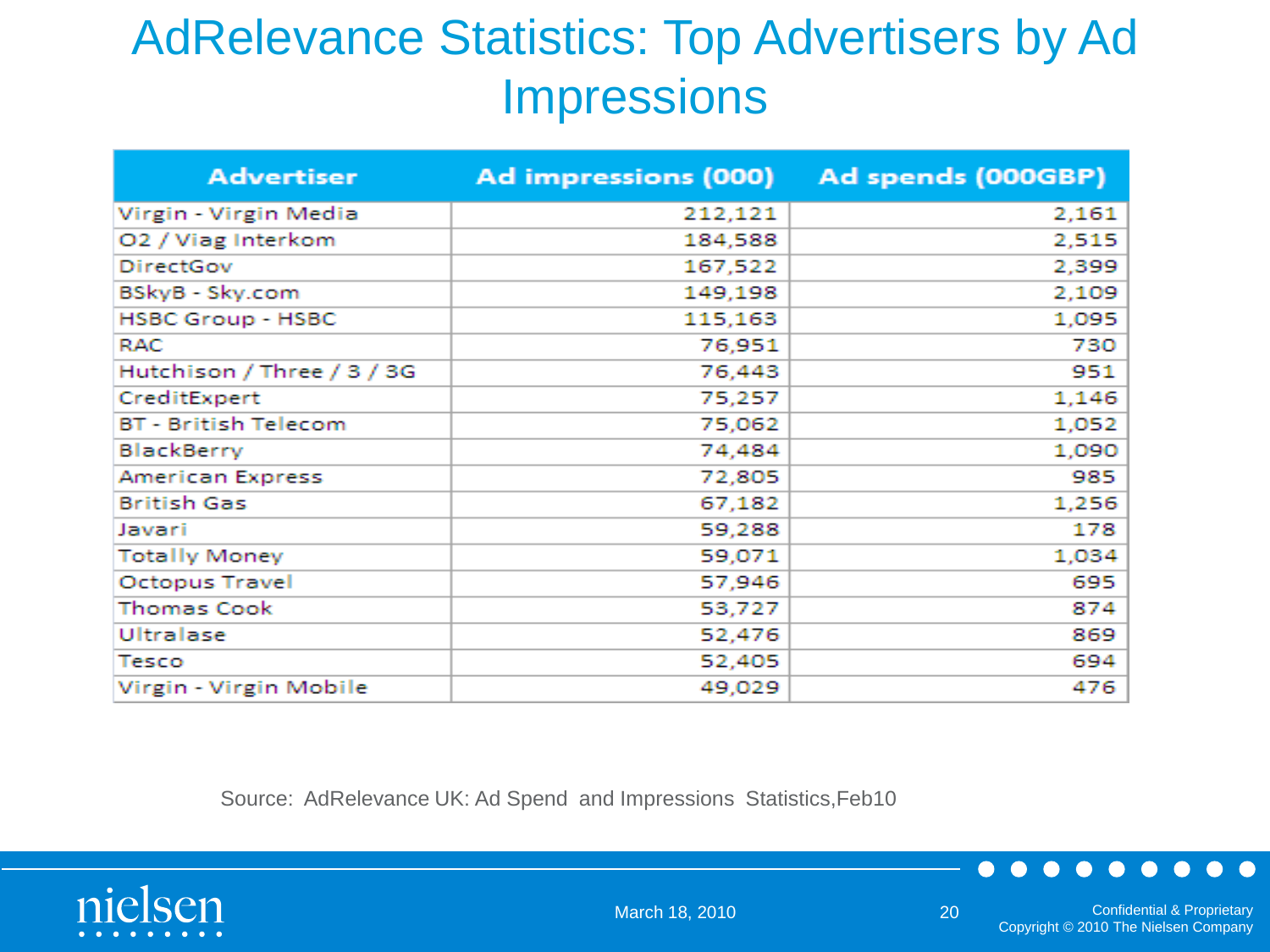#### About BuzzMetrics

Nielsen BuzzMetrics™ is the global measurement standard for consumer-generated media (CGM), a term we coined to describe the explosive growth of online content, opinion, recommendations, word-of-mouth behaviour and, of course, buzz.

With solid data-mining technology, superb research and Nielsen's unrivaled experience in media measurement and client services, we help today's companies, brands and business professionals better understand the influence and impact of CGM on products, issues, reputation and image.

For more detail on our methodology, or other questions, please contact your Nielsen Online Account Manager.

#### **The Nielsen Company** Phone: 020 7014 0590 Sales: [salesUK@nielsen.com](mailto:salesUK@nielsen.com)

Client Services: [clientserviceUK@nielsen.com](mailto:clientserviceUK@netratings.com)



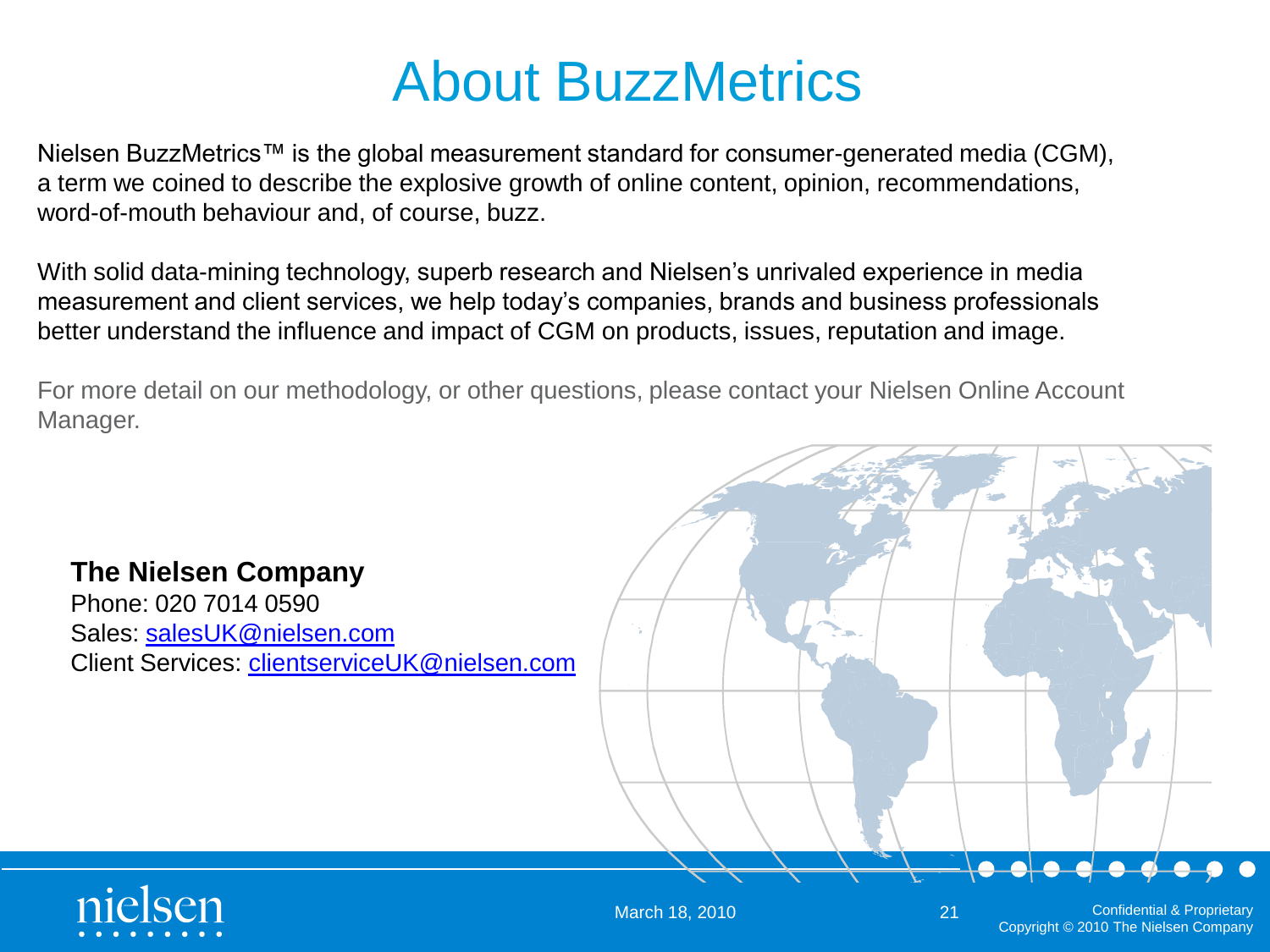### About Mobile Internet Measurement

Mobile Internet Measurement is the global measurement standard for bringing online audience measurement to the mobile web.

Delivering comprehensive, independent measurement and analysis of the mobile online audience, Mobile Internet Measurement enables you to make informed business decisions regarding the mobile web. Whether examining your mobile site's audience or searching to optimize your mobile advertising strategy, you'll get easy-to-use information to help you achieve your goals:

Keep on top of the changing mobile landscape with Mobile Internet Measurement from Nielsen telecom practice. You'll get fresh insights and analysis for over 250 mobile websites, providing audience measurement by site, brand and online category.

Gain a deeper understanding of how consumers want to use the mobile internet and see how quickly they are adopting new capabilities. Using this information you'll be able to drive adoption, increase ad relevance, develop the right content and more. Whether you are a content owner or advertiser, device manufacturer or operator, this information will help you to design more targeted solutions to meet the needs of your consumers.

≻Get a high-level overview with Nielsen's simple trend overview, or delve more deeply into the demographic make-up of individual sites, brands and categories. And because Mobile Internet Measurement is delivered in the same easy-to-use format as Nielsen Online's UKOM APS, you'll find it easy to compare and contrast wired and mobile web statistics.

For more detail on our methodology, or other questions, please contact us.

#### **The Nielsen Company**

Phone: 020 7014 0590 Client Services: [clientserviceUK@nielsen.com](mailto:clientserviceUK@nielsen.com)



March 18, 2010

March 18, 2010 **22**